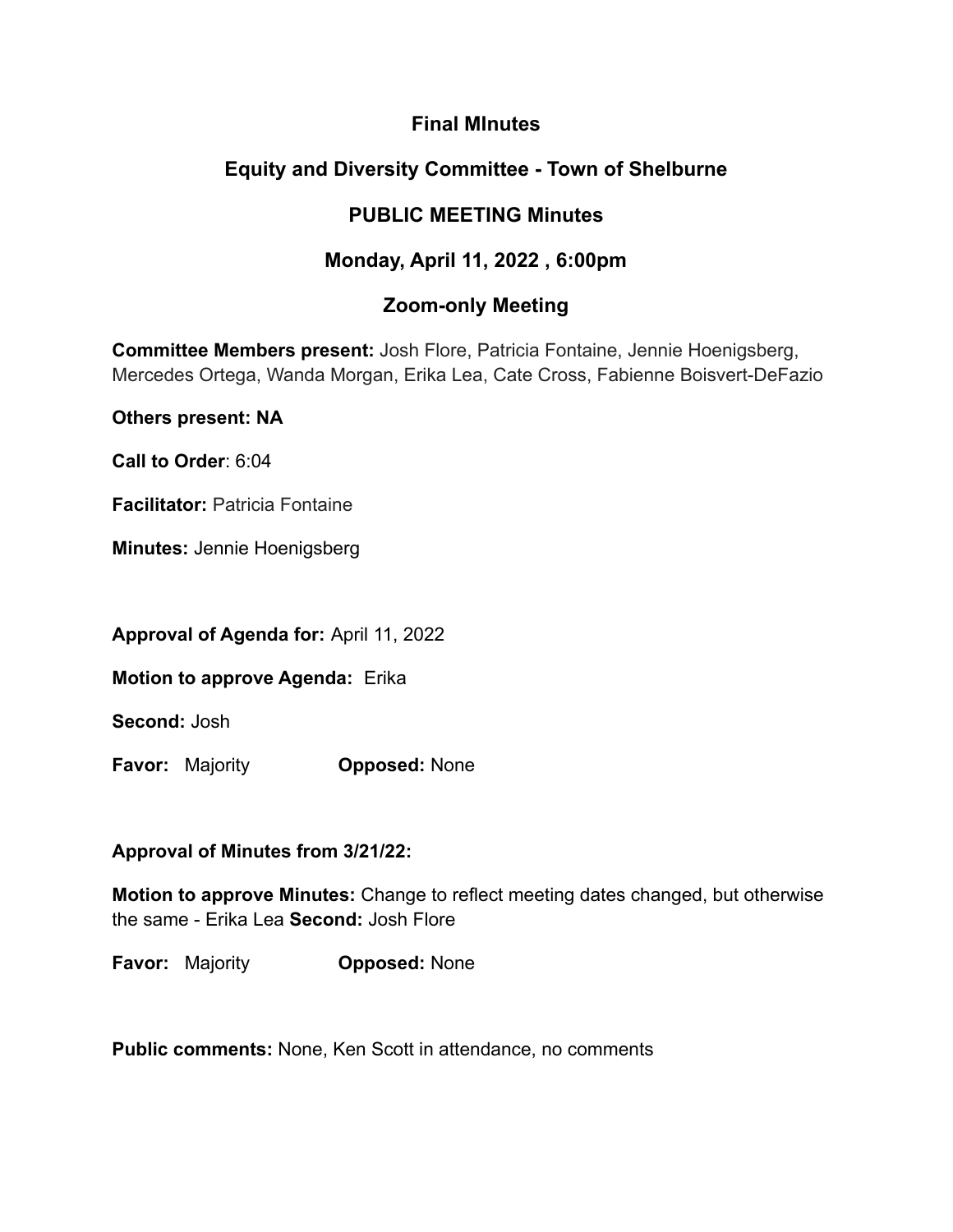### **Discussions:**

● Overview of Consultants by Mercedes. Four different consultants: Intentional Evolution, Creative Discourse, Think Again and Abundant Sun and what services they can provide for \$8,000.

The first three have similar processes: survey > education > workshops > post survey > action plan

Abundant Sun - procedure itself will make us change, start directly with the committee and expand it (50% town employees) to change the culture not the policy

● Overview of Options About Choosing a Consultant

Questions: Follow up questions about timing, experience with municipalities, proposals, time of year difficult for some departments (highway dept is busy in winter), references from other towns they have worked with, how busy are they

- Discussions Regarding Protocol for Consultant:
	- How we choose a consultant (subcommittee or whole committee) how do we vote, timeline
	- Agreed to remove Abundant Sun because of inability to create a committee with 50% town employees, all in attendance voted yes to remove them from the pool of consultants
	- Make a recommendation to the SB and they approve it (vote is internal)
	- Logistics of paying consultant can contract and then bill starting July 1
	- Who will be intermediary with town and Consultant

## **Report from Sub-Groups: No report outs tonight because of the length of time discussing consultants**

Grant sub-group:

Consultant sub-group:

Strategic plan sub-group:

Culture & Community subgroup: